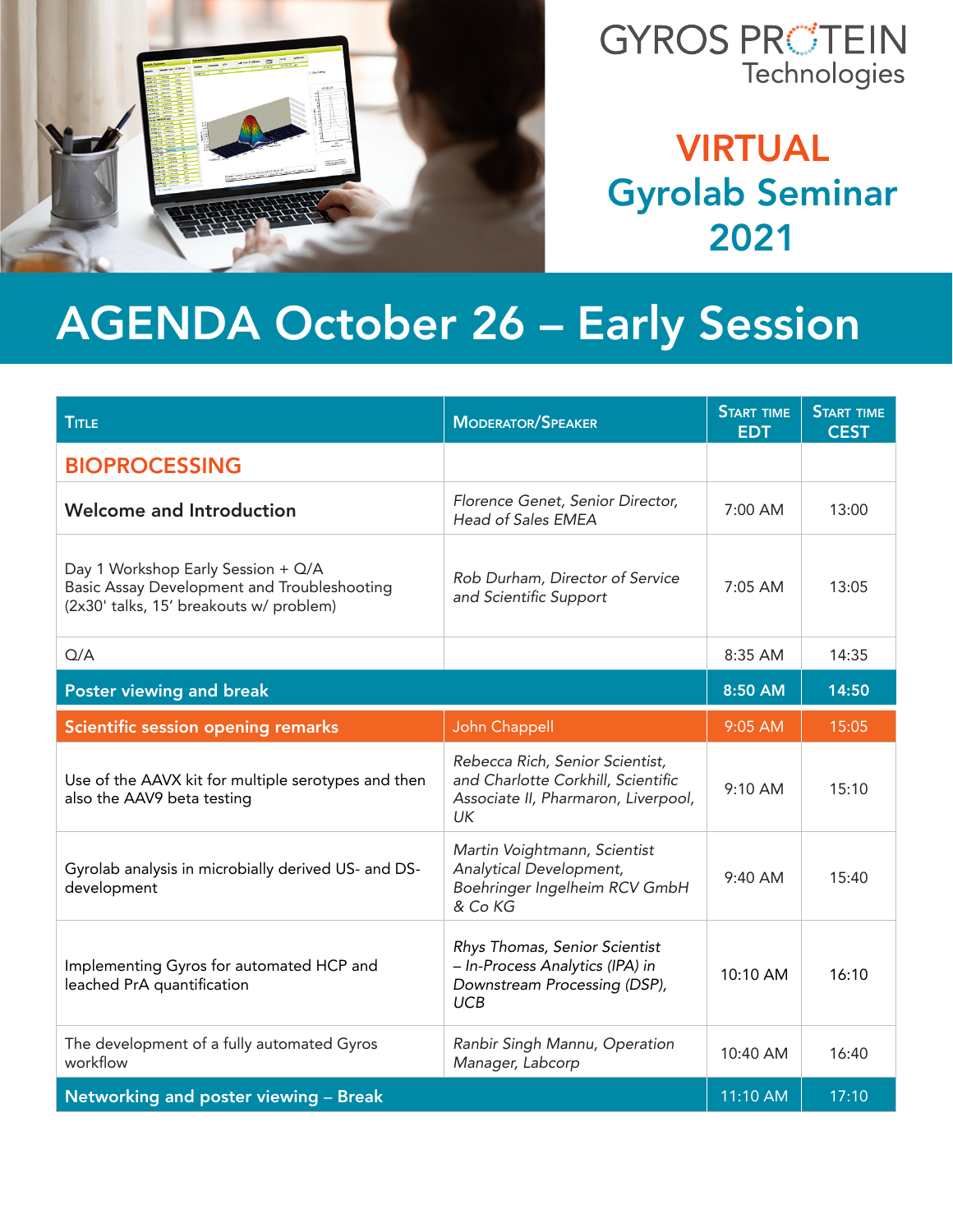

#### VIRTUAL Gyrolab Seminar 2021

## AGENDA October 26 – Late Session

| <b>TITLE</b>                                                                                                                | <b>MODERATOR/SPEAKER</b>                                                                                                                                  | <b>START TIME</b><br><b>EDT</b> | <b>START TIME</b><br><b>CEST</b> |
|-----------------------------------------------------------------------------------------------------------------------------|-----------------------------------------------------------------------------------------------------------------------------------------------------------|---------------------------------|----------------------------------|
| <b>BIOPROCESSING</b>                                                                                                        |                                                                                                                                                           |                                 |                                  |
| Welcome and Introduction                                                                                                    | Kelly Potrzebowski, Senior<br>Director, Head of Sales Americas                                                                                            | 12:00 PM                        | 18:00                            |
| Day 1 Late Session Workshop + Q/A<br>Basic Assay Development and Troubleshooting<br>(2x30' talks, 15' breakouts w/ problem) | Rob Durham, Director of Service<br>and Scientific Support                                                                                                 | 12:05 PM                        | 18:05                            |
| Q/A                                                                                                                         |                                                                                                                                                           | 1:35 PM                         | 19:35                            |
| Poster viewing and break                                                                                                    |                                                                                                                                                           | 1:50 PM                         | 19:50                            |
| Scientific session opening remarks                                                                                          | <b>Rob Durham</b>                                                                                                                                         | 2:05 PM                         | 20:05                            |
| Front-end automation facilitates rapid-automated<br>nanofluidic biomarker sample testing                                    | Ona Ichoku, Associate Scientist<br>II, Bioanalytical Sciences and<br>Ryan Bandler, Programming,<br>Bioanalytical Sciences/Informatics,<br><b>NextCure</b> | 2:10 PM                         | 20:10                            |
| Troubleshooting labeled reagents and how to<br>address them                                                                 | Mario Barco, Scientist II,<br>BioAgilytix                                                                                                                 | 2:40 PM                         | 20:40                            |
| Development of an automated AAV8 capsid titer<br>assay on Gyros xPand immunoassay platform                                  | Matthew J. Lotti, Senior Research<br>Associate II, Ultragenyx                                                                                             | 3:10 PM                         | 21:10                            |
| Accelerating workflows for viral vector titer and<br>process related impurities in cell and gene therapy<br>bioprocessing   | Eric Feeley, Gyros Protein<br>Technologies                                                                                                                | 3:40 PM                         | 21:40                            |
| Wrap up                                                                                                                     |                                                                                                                                                           | 3:55 PM                         | 21:55                            |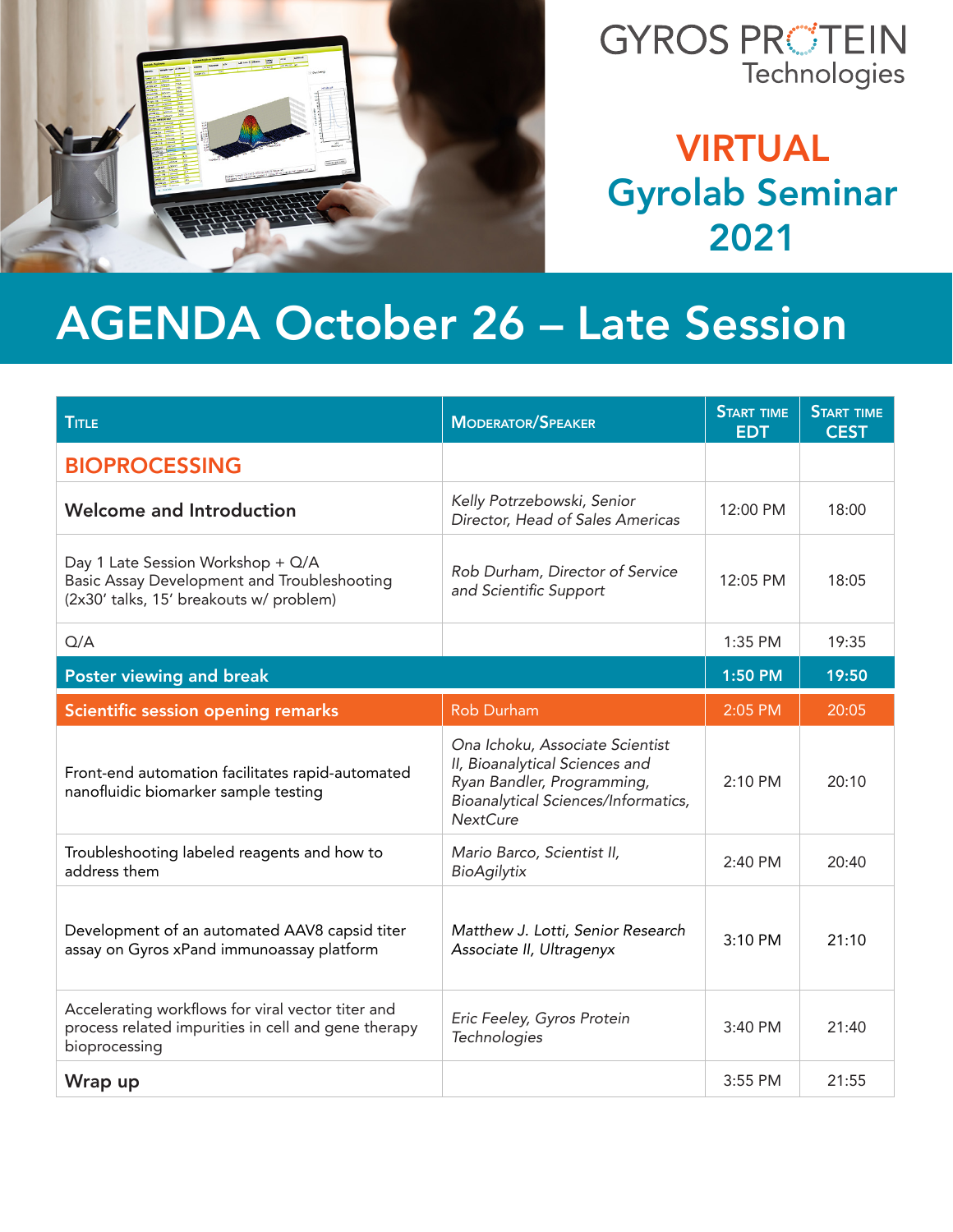

#### VIRTUAL Gyrolab Seminar 2021

# AGENDA October 27 – Early Session

| <b>TITLE</b>                                                                                             | <b>MODERATOR/SPEAKER</b>                                                                                                                                                      | <b>START TIME</b><br><b>EDT</b> | <b>START TIME</b><br><b>CEST</b> |
|----------------------------------------------------------------------------------------------------------|-------------------------------------------------------------------------------------------------------------------------------------------------------------------------------|---------------------------------|----------------------------------|
| <b>BIOANALYSIS</b>                                                                                       |                                                                                                                                                                               |                                 |                                  |
| Welcome and Introduction                                                                                 | John Chappell, Director of<br>Application Support and Service<br><b>EMEA</b> and Asia Pacific                                                                                 | 7:00 AM                         | 13:00                            |
| Day 2 Workshop Early Session. ADA Assay<br>Development. 90 min. 45' talk, 10' breakout, 5'<br>report out | John Chappell, Director of<br>Application Support and Service<br><b>EMEA</b> and Asia Pacific,<br>and Chris Fox, Applications<br>Scientist R&D, Gyros Protein<br>Technologies | 7:05 AM                         | 13:05                            |
| Q/A                                                                                                      |                                                                                                                                                                               | 8:35 AM                         | 14:35                            |
| Poster viewing and break                                                                                 |                                                                                                                                                                               | 8:50 AM                         | 14:50                            |
| What's new Gyrolab - CGT (new kits), biomarker<br>assay protocols                                        | Maria Gianneli, Product Manager<br>IAS Consumables, Gyros Protein<br>Technologies                                                                                             | $9:05$ AM                       | 15:05                            |
| Scientific session opening remarks                                                                       | John Chappell                                                                                                                                                                 | 9:35 AM                         | 15:35                            |
| One for all - development of a generic ADA assay<br>on the Gyrolab Platform                              | Dr. Hanna Leins, Project Manager,<br>Nuvisan GmbH                                                                                                                             | 9:40 AM                         | 15:40                            |
| Development of an assay for the quantification of<br>mouse amyloid beta 1-40 on the Gyrolab platform     | Ourania Tzara, Research Scientist,<br>H. Lundbeck A/S                                                                                                                         | 10:10 AM                        | 16:10                            |
| Experiences with Gyros generic PK assay in<br>bioanalytical antibody project support                     | Liselotte Björsson, PhD,<br>AstraZeneca                                                                                                                                       | 10:40 AM                        | 16:40                            |
| Networking and poster viewing - Break                                                                    |                                                                                                                                                                               | 11:10 AM                        | 17:10                            |